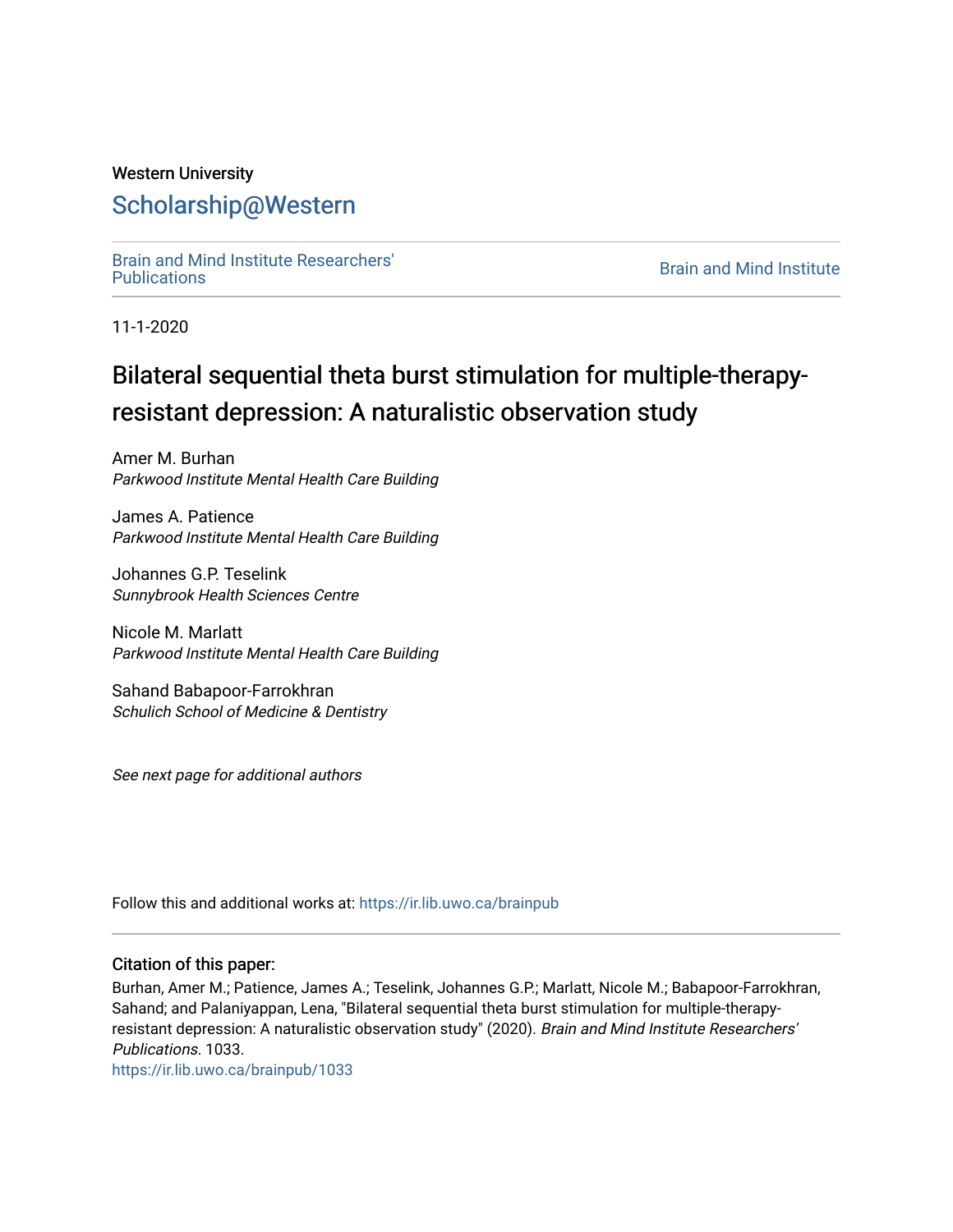#### Authors

Amer M. Burhan, James A. Patience, Johannes G.P. Teselink, Nicole M. Marlatt, Sahand Babapoor-Farrokhran, and Lena Palaniyappan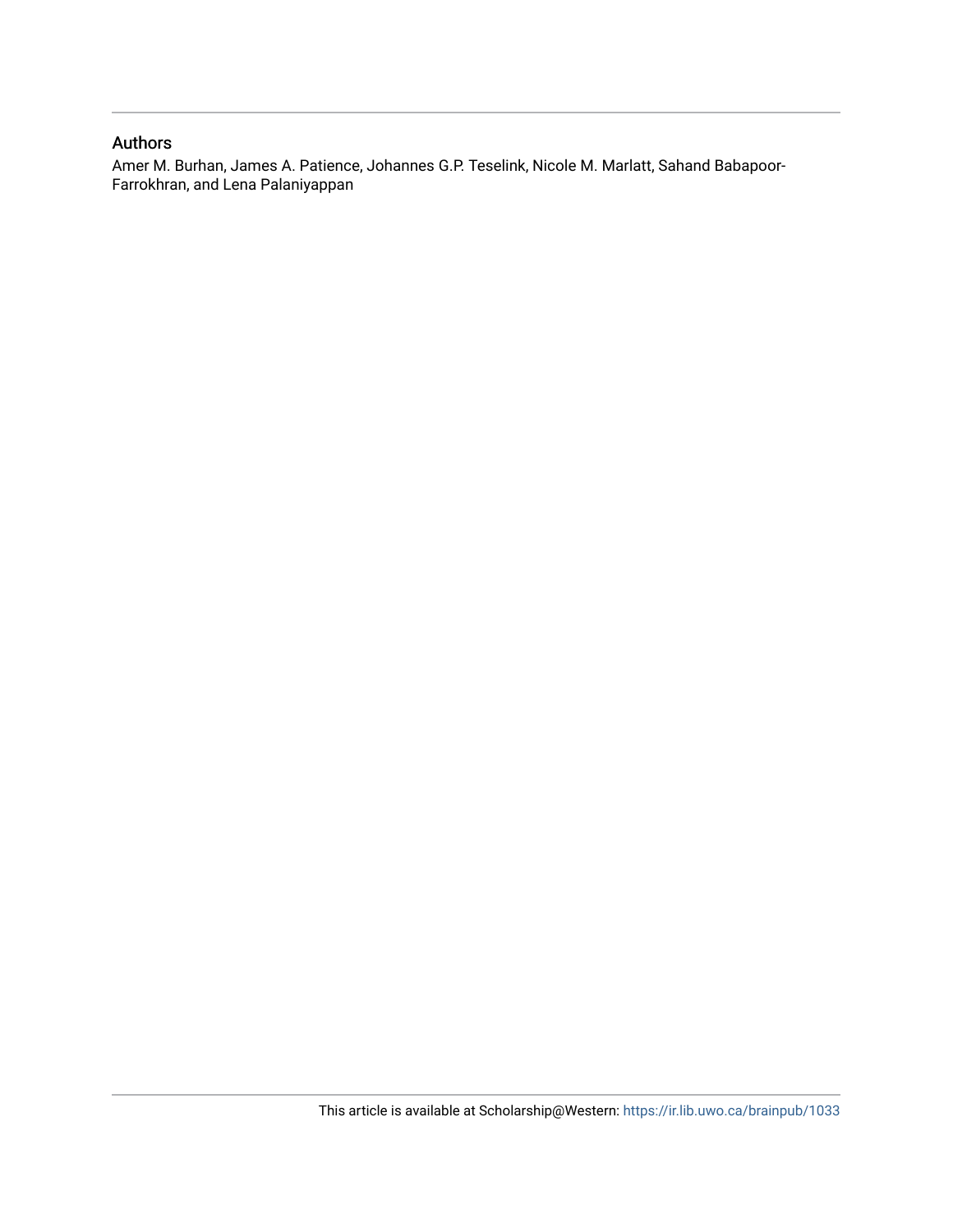#### **Title:**

Bilateral Sequential Theta Burst Stimulation for Multiple-Therapy-Resistant Depression: a

naturalistic observation study

#### *Author names and affiliations:*

Amer M. Burhan<sup>a,b</sup>, James A. Patience<sup>a</sup>, Johannes G.P. Teselink<sup>c</sup>, Nicole M. Marlatt<sup>a</sup>, Sahand

Babapoor-Farokhran<sup>b</sup>, Lena Palaniyappan.<sup>b,d</sup>

a Therapeutic Brain Stimulation Clinic, Parkwood Institute-Mental Health Building. 550

Wellington Road, N6C 0A7, London, Ontario, Canada.

b Department of Psychiatry, Schulich School of Medicine and Dentistry, Western

University, London, Ontario, Canada

c Sunnybrook Research Institute, Toronto, Ontario, Canada

d Lawson Health Research Institute & Robarts Research Institute, London, Ontario,

Canada

#### *Corresponding Author***:**

Amer M. Burhan

*Email:* [amer.burhan@sjhc.london.on.ca](mailto:amer.burhan@sjhc.london.on.ca),

*Phone:* 519-646-6100 x 47326

*Address:* Parkwood Institute Mental Health Care Building, 550 Wellington Road, PO

Box 5777, STN B, London, ON, N6A 4V2, Canada

#### *Previous Publication:*

Abstract accepted and study presented at the 2018 Canadian Psychiatric Association Annual

Conference, Toronto, Ontario, Canada, September 29, 2018.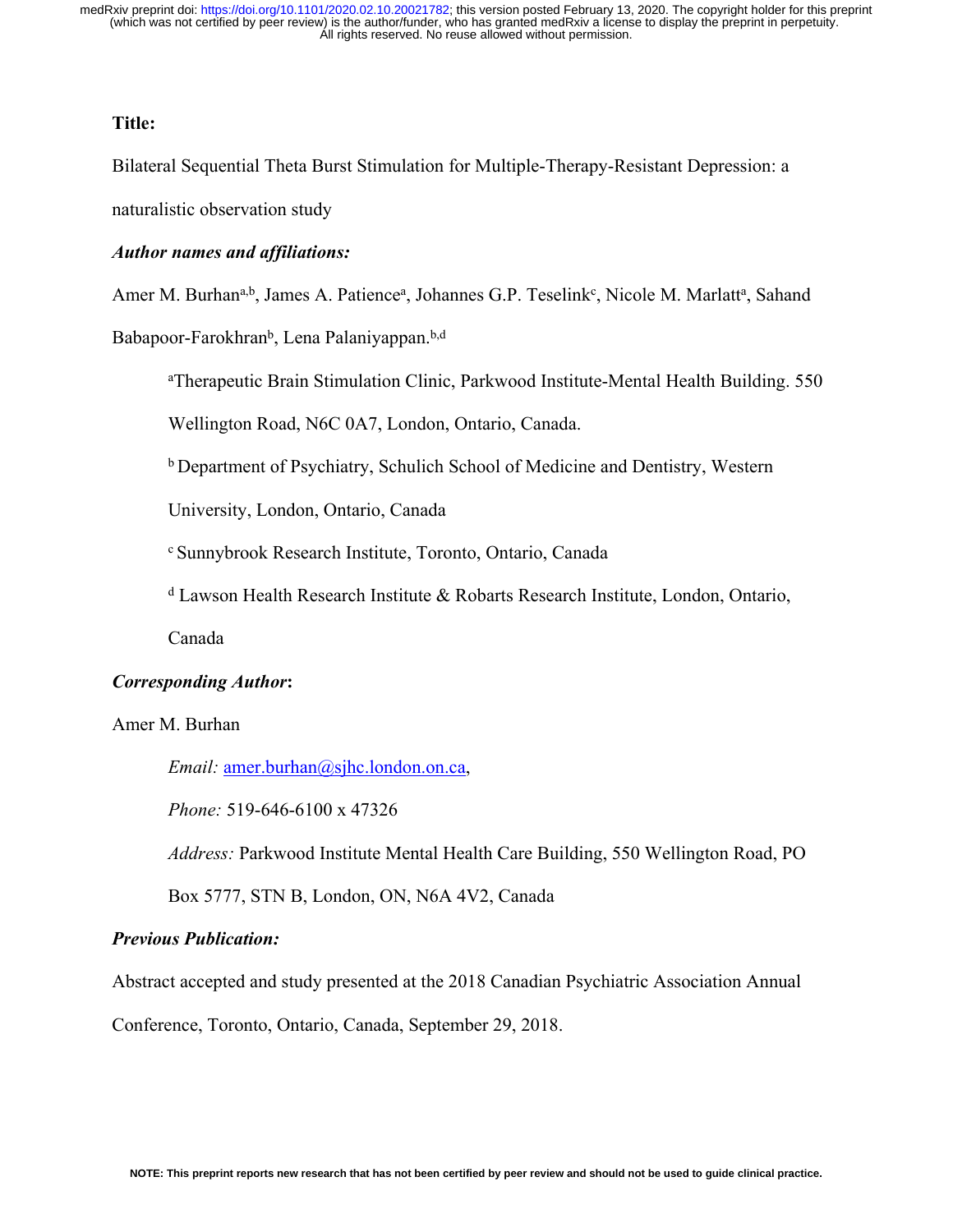#### **Abstract:**

Depression is a significant health issue with treatment resistance reported in about one third of patients. Treatment resistance results in significant disability, impaired quality of life, and increased healthcare costs. Repetitive transcranial magnetic stimulation (rTMS) is a treatment option for treatment resistant depression (TRD) with an average response rate of around 30%. Theta-burst is a novel rTMS paradigm that has shown promise as a treatment for TRD in some preliminary studies. In a naturalistic design, we evaluated the efficacy and tolerability of bilateral sequential (right then left) prefrontal theta-burst rTMS (bsTBS) in 50 patients with TRD (600 pulses/session, 20 sessions, 100% of resting motor threshold (two patients treated at 80% due to intolerance of 100%), F4/F3 of 10-20-20 EEG localization). Data was collected over 36 months from a specialized academic TMS clinic. Patients had multiple-treatment resistance with at least two failed trials of different antidepressants with 20% also having failed electroconvulsive therapy and 66% having received professional therapy. We found a 28% remission rate (HAMD-17 score of  $\leq$  7) and a 52% response rate ( $\geq$  50% reduction in HAMD-17) with a 42% reduction in average HAMD-17 score. The treatment was well tolerated, with muscle contractions, mild pain or discomfort, headache, scalp irritation, and changes to vitals being captured as occasional adverse events with two instances of syncope (0.22% of treatments). This naturalistic study shows that bsTBS is a promising paradigm for a multiple-TRD patient population with approximately one-third of treatments achieving remission and over half achieving significant response.

**Keywords (6 max):** Treatment Resistant Depression, Bilateral Theta Burst, Transcranial Magnetic Stimulation, Remission, Antidepressant effect

#### **Introduction**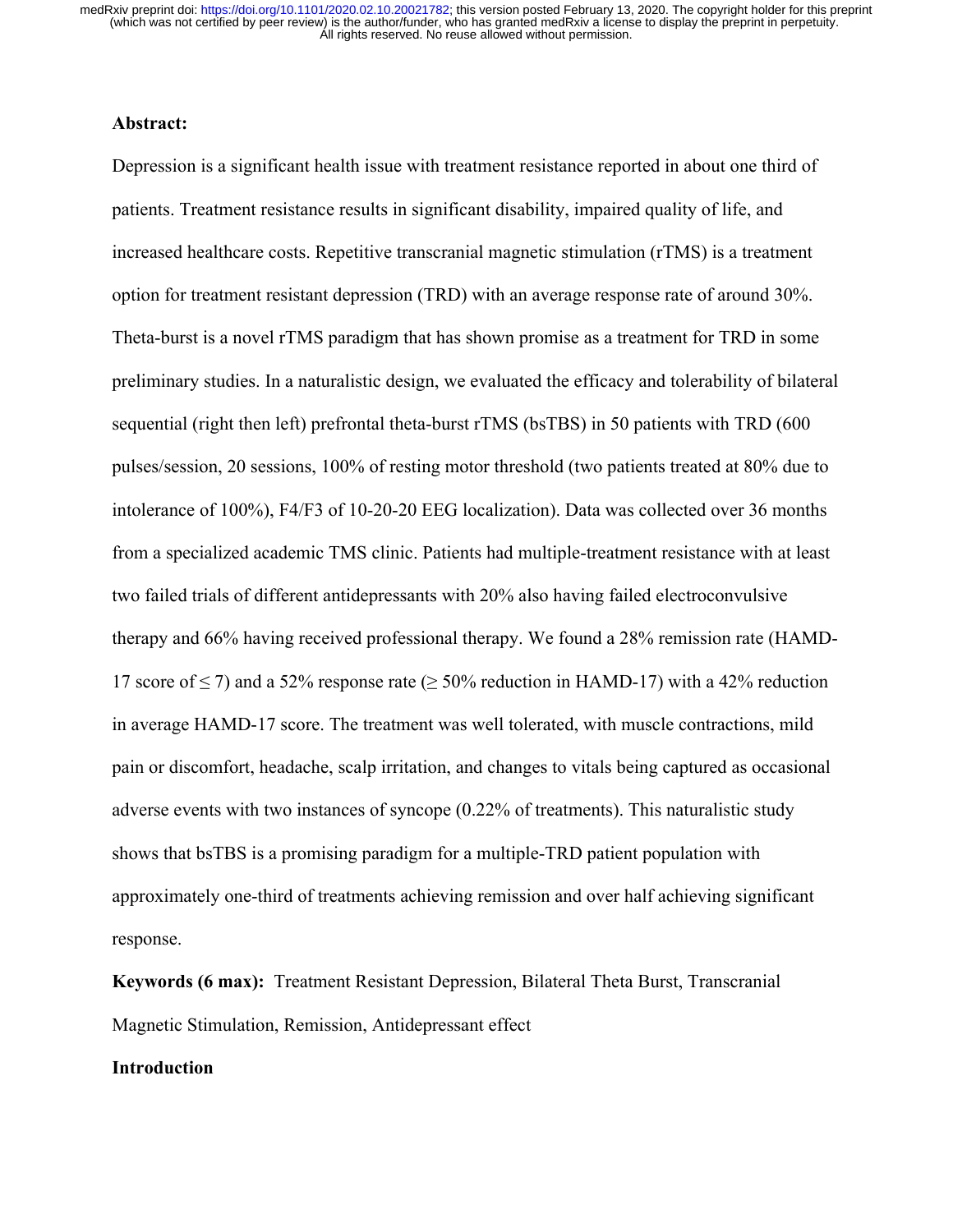Neurostimulation is an increasingly common means of treating depression and is endorsed by the CANMAT guidelines for the treatment of depression (Milev et al., 2016). As depression is associated with asymmetric functional changes (PET and EEG) with hyperactive right and hypoactive left DLPFC activity (Kennedy et al., 1997), rTMS trials often aim to induce either inhibitory plasticity using low frequency pulses to the right or excitatory plasticity using high frequency stimulation to the left DLPFC. Both can also be combined in a bilateral stimulation protocol. Most studies have failed to find evidence of superiority for bilateral vs. unilateral stimulation using standard rTMS (Blumberger et al., 2012; Fitzgerald et al., 2013, 2012; Loo et al., 2003; Pallanti et al., 2010) although bilateral treatment is well tolerated (Berlim et al., 2013; Blumberger et al., 2016). The most widely used, rTMS paradigm for treating depression involves applying 3000 pulses of 10 Hz over 37.5 minutes to the left dorsolateral prefrontal cortex (dlPFC) (George, 2010). These commonly used rTMS paradigms result in remission in 37.1% of patients with treatment resistant depression (TRD;  $2.5 \pm 2.4$  adequate antidepressant trials on average) based on Clinical Global Impression (CGI) scores (Carpenter et al., 2012). While this response rate is encouraging, it is widely recognised that the potential clinical benefits of brain stimulation can be much higher, if the stimulus delivery protocols can be optimised.

Theta burst stimulation (TBS) is a promising patterned form of rTMS, that delivers triplet bursts of energy (50 Hz), at a rate of 5 Hz (Huang et al., 2005). This form of stimulation shares similarities to endogenous neural signaling and can influence neuroplasticity based on how it is administered. When applied continuously (cTBS) it induces long-term depression (LTD) of the target area, inhibiting plasticity; when administered intermittently (iTBS), it induces long-term potentiation (LTP) of the target area, enhancing plasticity (Di Lazzaro et al., 2011; Huang et al.,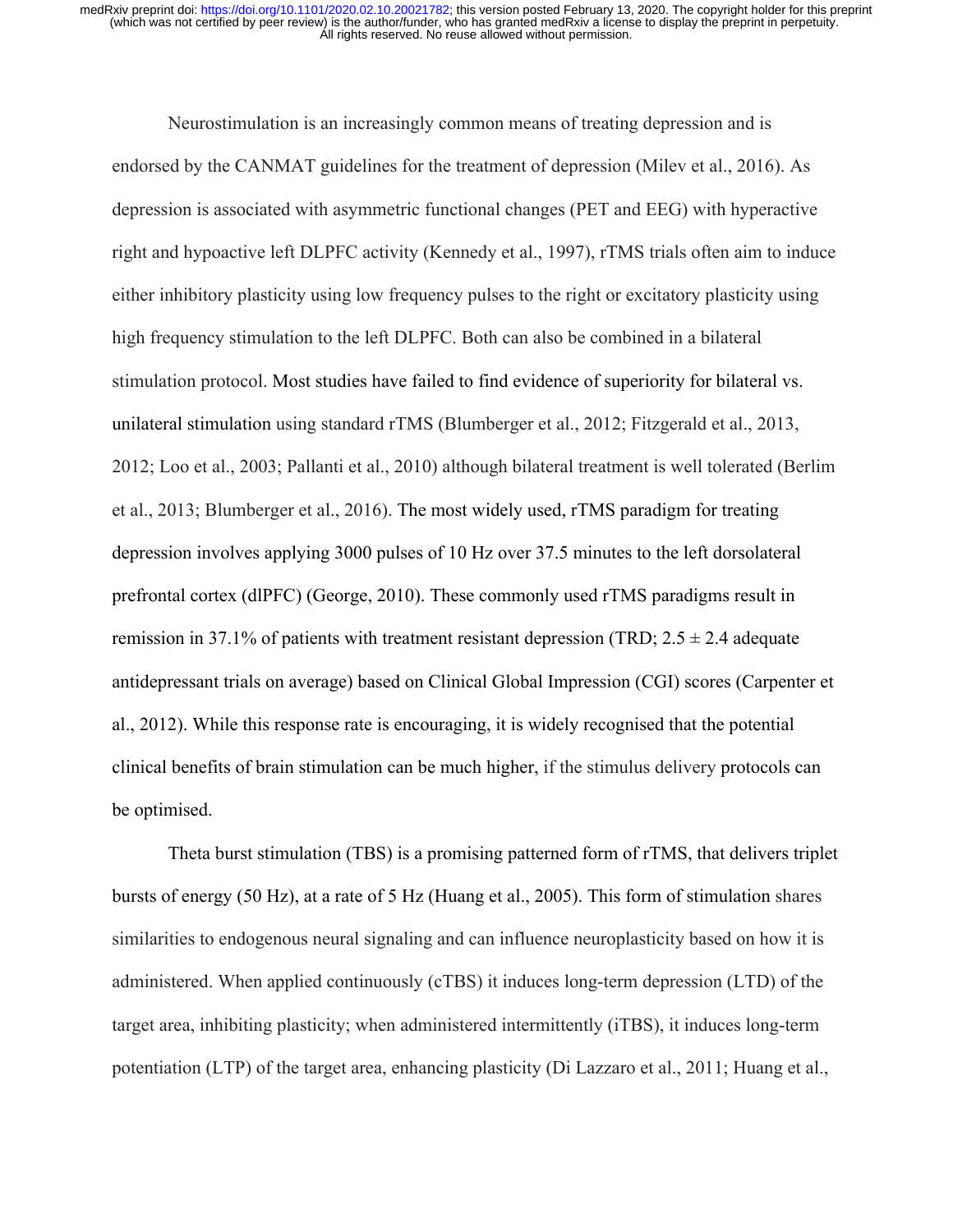2005; Suppa et al., 2016). It also has the advantage of reducing administration duration (Chung et al., 2015) from 20-45 minutes to 1-3 minutes. There is preliminary evidence of safety, efficacy, and tolerability of prefrontal theta-burst stimulation in treating depression (Berlim et al., 2017; Cao et al., 2018; Chistyakov et al., 2010; Holzer and Padberg, 2010; Li et al., 2014). Some studies investigated sequential bilateral theta-burst rTMS (bsTBS) in TRD with cTBS to the right dlPFC and then iTBS to the left dlPFC. Some studies were positive (Li et al., 2014; Plewnia et al., 2014) but others were negative (Prasser et al., 2015). The lower number of sessions (15) and low energy level (80% RMT) used might have contributed to these negative results.

Our clinic receives referrals for those with a high level of TRD. Typically, patients have failed several trials of medications and combination therapy. However, the optimal paradigm for these treatments remains a work in progress. In order to optimize the treatment outcome, we chose to target prefrontal areas bilaterally starting with right side cTBS to induce inhibition and pre-condition the left side, followed with left prefrontal area stimulation using iTBS, which is thought to be excitatory. The objective of this study was to assess the response and remission rates of bsTBS in a treatment resistant group of unipolar depressed subjects with ongoing medication and psychotherapy in a naturalistic, retrospective study setting.

#### **Methods**

#### Sample and Outcome Measures

This is a retrospective study and was conducted in accordance with the Declaration of Helsinki and was approved by the Western University office of Human Research Ethics Board (WREM) at St. Joseph's Health Care London. Anonymized data was collected retrospectively, and so informed consent was not required for data acquisition, though all patients consented for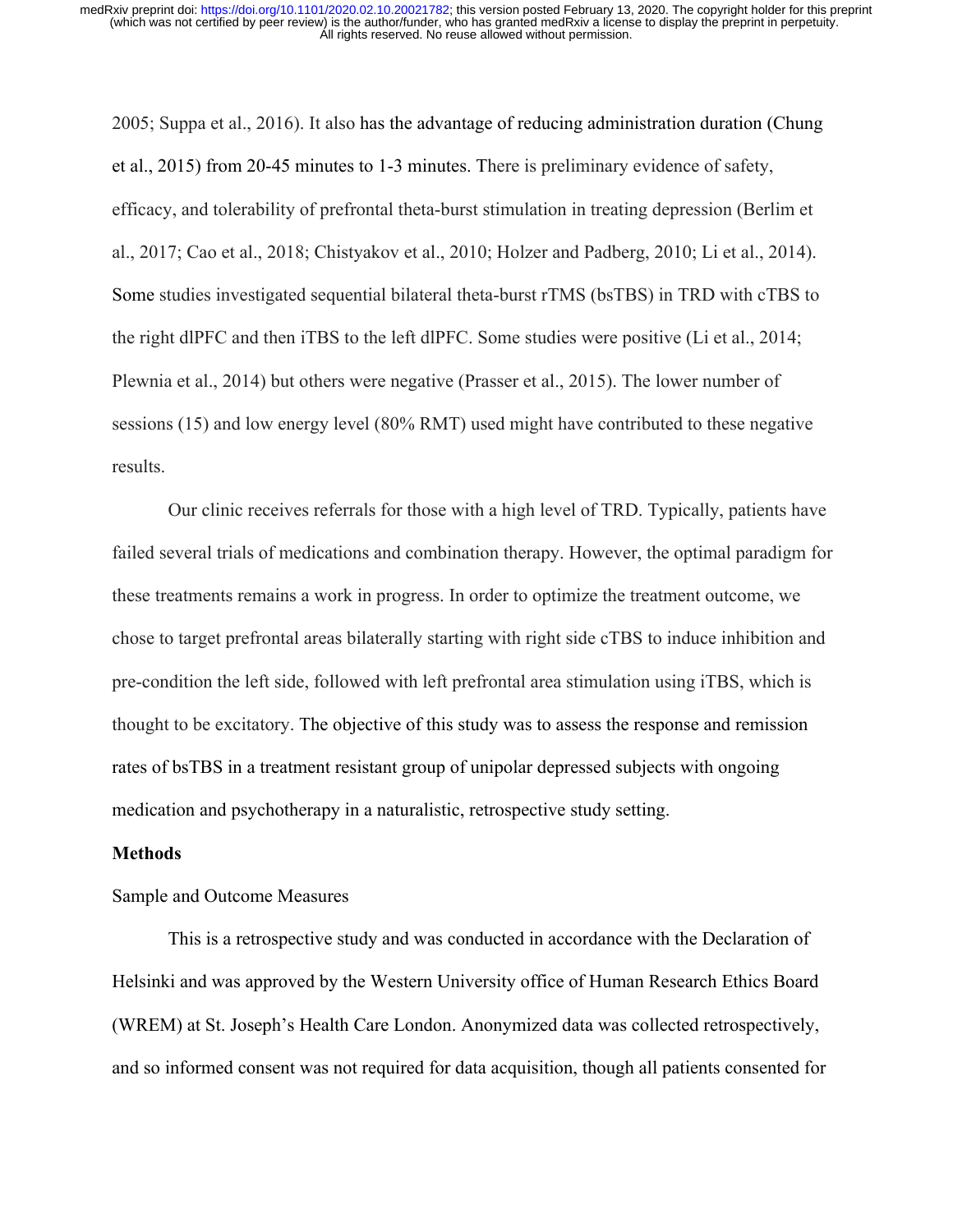the treatment at the outset. Routinely collected measurements of depression and anxiety at baseline and after treatment were used from the on-site hospital-based therapeutic brain stimulation clinic at Parkwood Institute Mental Health Care Building. The assessments used include the 17-item Hamilton Depression Rating Scale (HAMD-17) (Hamilton, 1960), selfreport 9-item Patient Health Questionnaire (PHQ-9) (Spitzer et al., 1999), and 7-item Generalized Anxiety Disorder scale (GAD-7) (Spitzer et al., 2006). Data was collected on all adults treated with bsTBS between July 2015 and January 2018. Participants were included if they were between 19 and 80 years old and suffered from treatment resistant unipolar depression as defined by inadequate response (minimal or no improvement) to 2 or more adequate trials of antidepressants from two different drug classes and  $HAMD-17 \geq 10$ .

The primary efficacy measure was defined as a change in HAMD-17 score from baseline to end of treatment. Secondary outcomes included change in PHQ-9 and GAD. A clinical response was defined as  $\geq$  50% reduction of baseline scores on the HAMD-17 scale and remission was defined by HAMD-17 scores  $\leq$  7 (Leucht et al., 2013).

#### Data analysis

The Statistical Package for the Social Sciences (SPSS 17.0; SPSS, Inc., Chicago IL., USA) was used to run paired t-tests. Scores at baseline for the HAMD-17 (primary outcome), PHQ-9, and GAD were compared to their respective scores at the end of 20 treatment sessions over four weeks. All differences, statistically significant to the  $p < .05$  threshold, were reported. The percentage of the participants that responded  $(\geq 50\%$  reduction in baseline HAM-D17 score) and remitted (HAMD-17 scores  $\leq$  7) following treatment were also calculated along with the average percent decrease from baseline to end of treatment for each measure.

#### Treatment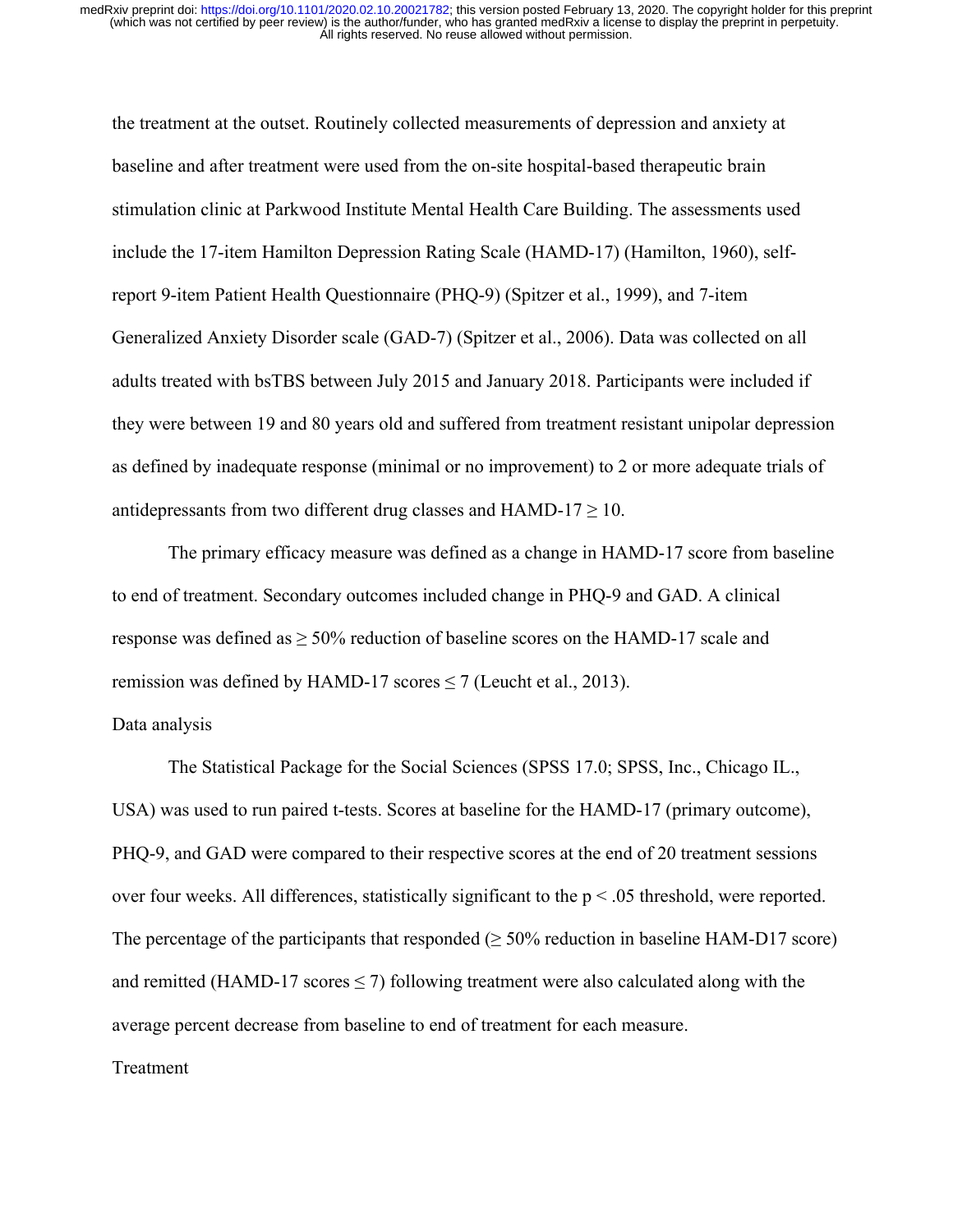In our academic specialized brain stimulation clinic, a TMS Magstim Super Rapid 2 machine (The Magstim Company Ltd™., UK) was used to sequentially apply cTBS at the F4 location of the international 10-20-20 EEG localization system (right dlPFC) followed by iTBS at the F3 location (left dlPFC). Each location received 600 pulses in bursts of 40-50Hz at a rate of 5Hz (theta range) and at 100% of the resting motor threshold (RMT) as established by induction of a visible motor response in the hypothenar hand muscle in 3/5 trials. We allowed the burst frequency to vary between 40-50 Hz to allow treatment at 100% RMT. Tolerability was assessed by any adverse effects during and after each treatment. Twenty sessions were delivered 4-5 days per week. In two cases (4%) the patient could not tolerate the local sensation at 100% energy of the RMT and it was reduced to 80% of RMT.

#### **Results**

Of the subjects included in this naturalistic observational study ( $n = 50$ ; 47  $\pm$  13.3 years old; 54% female), 10 (20%) had received electroconvulsive therapy and 34 (66%) had received either cognitive behavioural therapy or interpersonal psychotherapy in their lifetime. This was in addition to failing at least two adequate trials of antidepressant medications from different classes in an attempt to treat the current episode, meeting criteria for multiple-TRD (McAllister-Williams et al., 2018).

Within 20 treatment sessions of bsTBS, 14 participants (28%) achieved remission (HAMD-17 scores  $\leq$  7) and an additional 12 participants responded to treatment ( $\geq$  50% reduction in baseline HAM-D17 score) for a total response rate of 52%. Changes in the average score for each measure from pre- to post-treatment are reported in Figure 1. On average, the HAMD-17 score improved significantly (t(50) = 7.15, p < 0.001) by 43.12% from baseline (M = 22.08,  $SD = 5.97$ ) to after 20 treatment sessions (M = 12.56,  $SD = 7.28$ ). The mean PHQ-9 score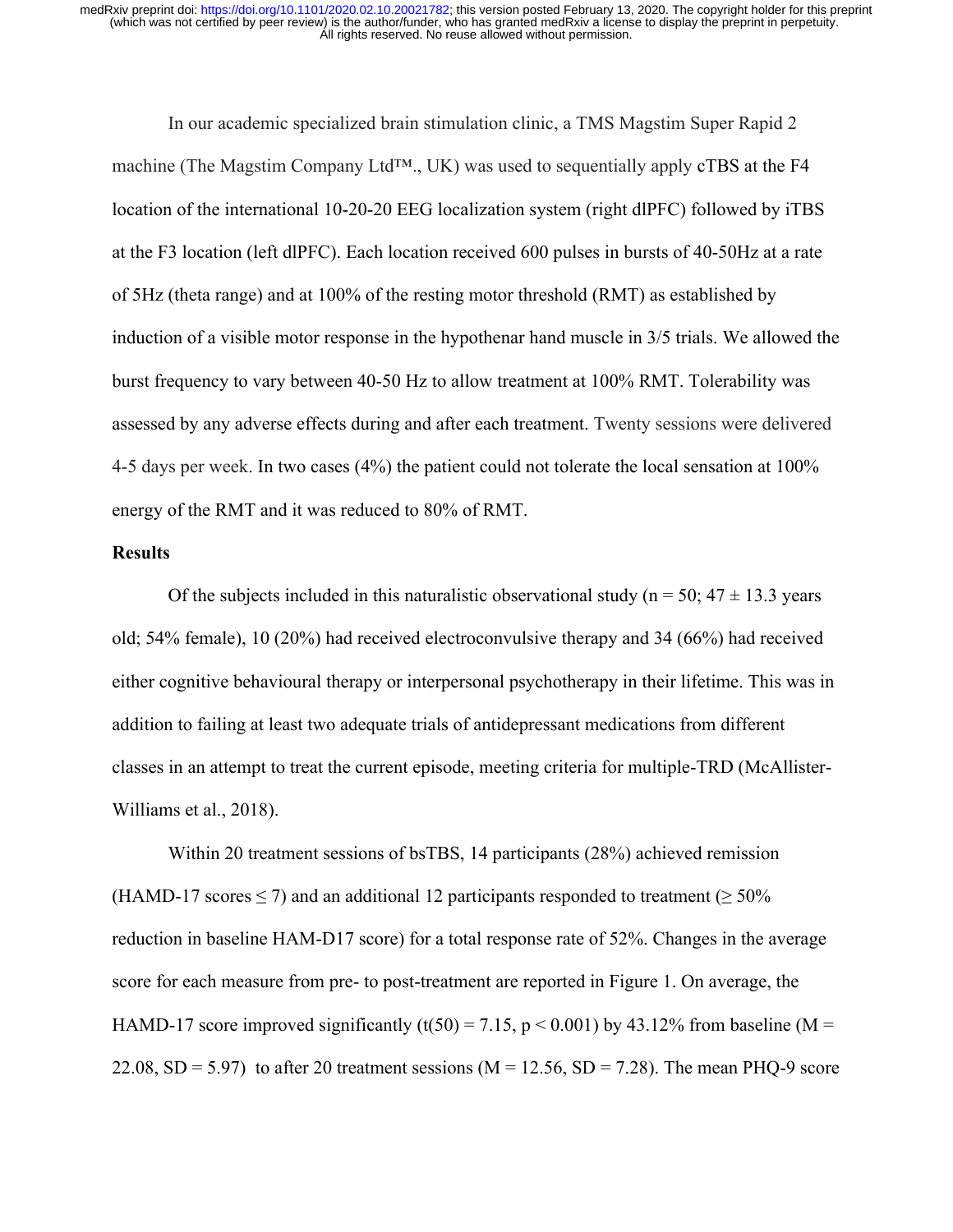also improved significantly (t(50) = 6.02, p < 0.001) by 37.05% from 19  $\pm$  4.53 at baseline (M = 19.00, SD = 4.53) to after 20 treatment sessions ( $M = 11.96$ , SD = 6.92). Finally, the mean GAD score also improved significantly  $(t(50) = 7.41$ ,  $p < 0.001$ ) by 36.71% from baseline (M = 13.62,  $SD = 4.72$ ) to after 20 treatment sessions (M = 8.62, SD = 6.21). Of the 10 patients who had previously had ECT treatment, seven achieved remission following 20 sessions of treatment. Adverse events were captured for 92% of the sample and are reported in Table 1.

#### **Discussion**

In this paper we describe the results of a retrospective chart review study completed at an academic therapeutic brain stimulation clinic. All patients included were unipolar major depressive disorder patients with multiple-treatment resistance (at least 2 or more adequate antidepressant trials). Most had failed formal psychotherapy, and some had failed trials of ECT. The paradigm we used in our clinic is novel and involves sequential right then left prefrontal rTMS using continuous then intermittent theta burst stimulation respectively, each 600 pulses. This paradigm was delivered in 10 minutes on average using a Magstim Superrapid 2 machine. The results indicate significant improvement of depressive symptoms on a standardized clinical depression rating scale (HAMD-17) as well as patient rating (PHQ-9) and a standardized assessment of anxiety (GAD-7). Although there have been some studies using bsTBS in this population, to our knowledge this is the first study that does so in a naturalistic tertiary care setting in a highly resistant MDD population.

Our response and remission rates are higher than what was reported in a preliminary meta-analysis of TBS studies (52% vs. 35.6% and 28% vs. 18.6% respectively) (Berlim et al., 2017). Our findings are consistent with the findings in the Li et al. (2014) study in which combined cTBS and iTBS resulted in 66.7% response rate in the group randomized to this arm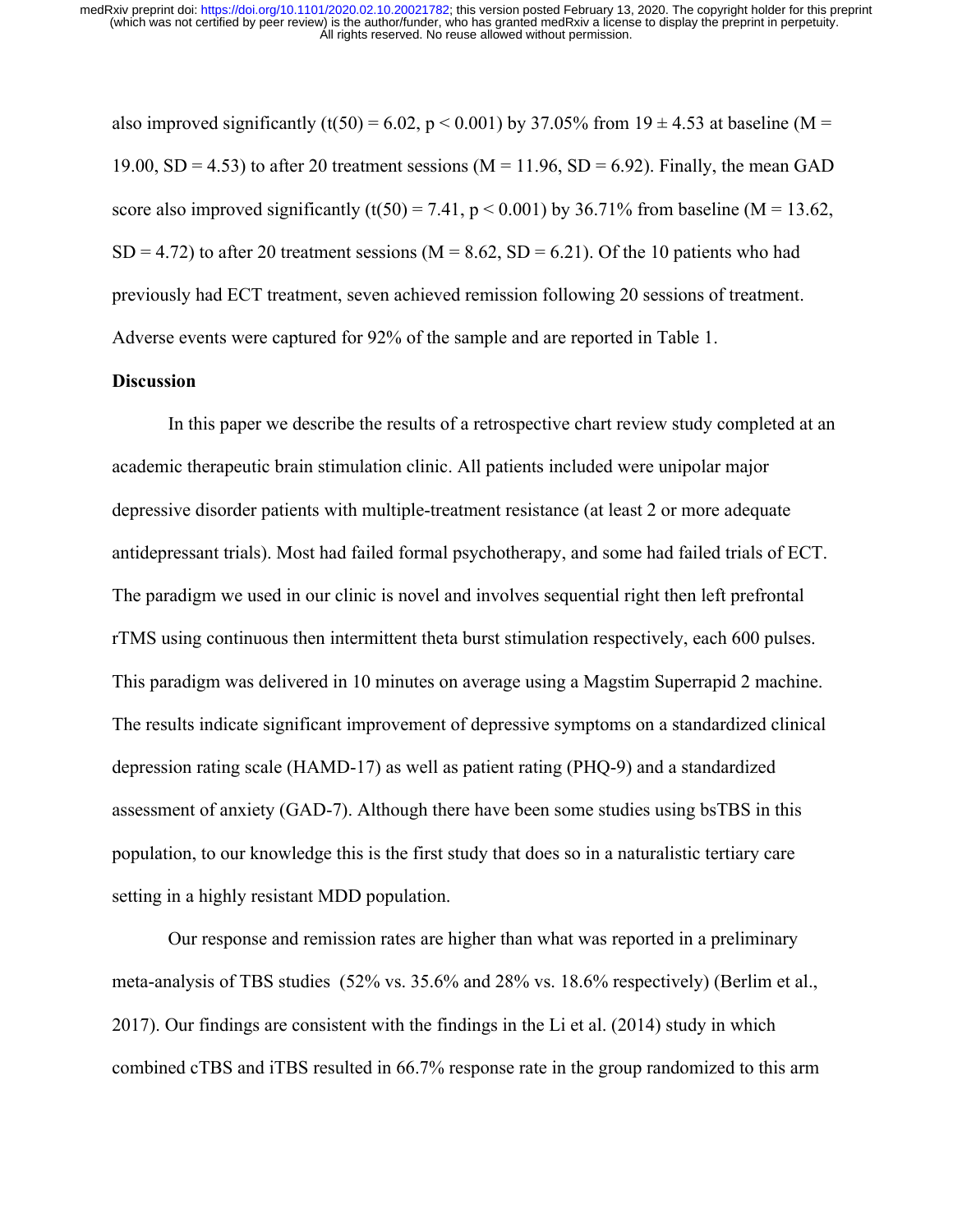(n=15). The order of treatment (right pfc cTBS then left iTBS vs. left iTBS then right cTBS) was randomized and the target of stimulation was the junction between Broddmann 9 and 46, which was identified stereotactically based on the individual's MRI. Each side received 1800 pulses per session. It is likely that providing right then left stimulation using inhibitory (cTBS) then excitatory (iTBS) stimuli, has some advantage over standard unilateral rTMS because of the high efficiency of the theta-burst paradigm in inducing neuroplastic changes and the possibility of affecting a broader distribution of stimulation sites to include right and left frontal-limbic circuits. For instance, TBS has been shown to reliably alter the excitation/inhibition imbalance both at the target and distant cortical sites relevant to the pathophysiology of depression (Iwabuchi et al., 2017; Li et al., 2018). In a previous study comparing 4-weeks of iTBS only with conventional rTMS, there was no notable physiological differences in resting fMRI connectivity or cerebral blood flow after 12 weeks (Iwabuchi et al., 2019). This is likely attributed to a small sample with less severe TRD, resulting in comparable response rates between iTBS and conventional rTMS. The Berlim et al. (2017) meta-analysis also highlights that sequential TBS is the most promising method of TBS treatment for TRD (Berlim et al., 2017). Further mechanistic studies are required to clarify the neural basis of the advantage of bsTBS.

Important limitations to bear in mind, this study was an open-label, retrospective chart review study, and as such is vulnerable to bias. On the other hand, the treatment resistance of the population, rating consistency between clinicians (HAMD-17) and patients (PHQ-9), and the high rate of response and remission, point to a genuine treatment effect. Another limitation is that the Magstim Super Rapid 2 system limits the level of energy delivered using theta-burst at high energy, which led to reducing the burst frequency to between 40-50 Hz. This burst frequency is still however within the gamma burst frequency range and was delivered in a theta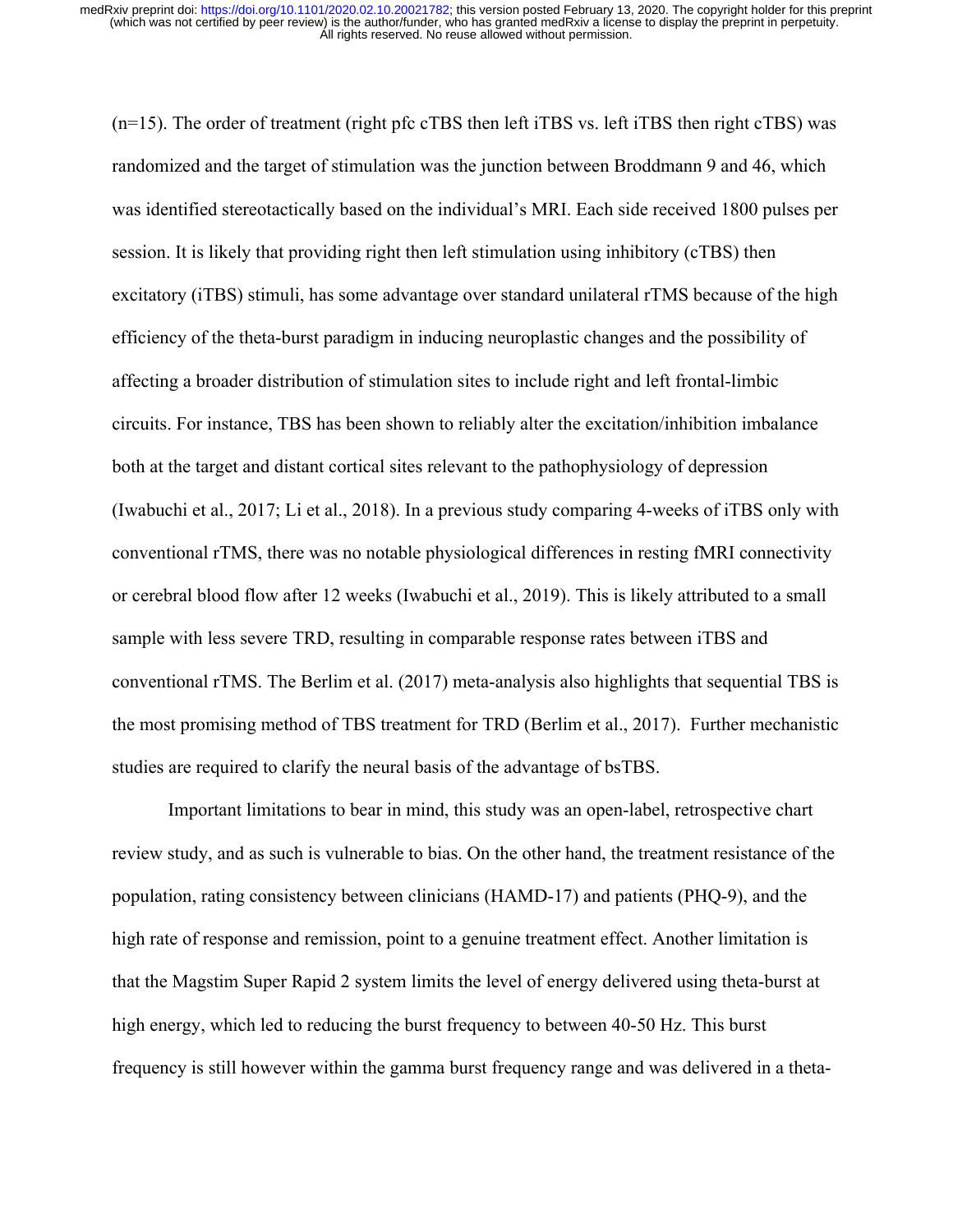burst triplet pattern at 90-100% of the individual's resting-motor threshold. Other commercially available machines are now able to deliver the theta-burst frequency at 50 Hz at higher energy levels, which may offer further advantage. Another limitation is related to localization of treatment using an approximation method (Beam F3). While neuro-navigation would have increased the accuracy of targeting, it would not be as easy to use in real-life clinics given the cost and the labour extensive nature of using neuro-navigation systems. In this study we had data on 50 participants who completed 20 sessions of treatment. Other studies have shown that extending the treatment to 30 sessions can add advantage on treatment response (Carpenter et al., 2012). We plan to extend our treatment paradigm to 30 sessions to assess whether this would increase the rate of remission and response. Another factor that needs to be considered is the number of pulses. In Li et al study (Li et al Brain 2014) the number of pulses was higher than our study (1800 vs. 600 pulses right PFC cTBS and left PFC iTBS), which might have accounted to the higher response rate (66.7% compared to 52% respectively). This study did not explore the sustainability of response over time. This is an important issue for future studies.

In summary, for the first time, we report naturalistic data on using bilateral TBS in multitherapy resistant depressed subjects, demonstrating good tolerability and higher than expected response rates based on unilateral applications. Our data raises the question of the mechanistic differences between unilateral and sequenced bilateral TBS applications. We call for further pragmatic and randomised studies using this approach to demonstrate superior patient benefit.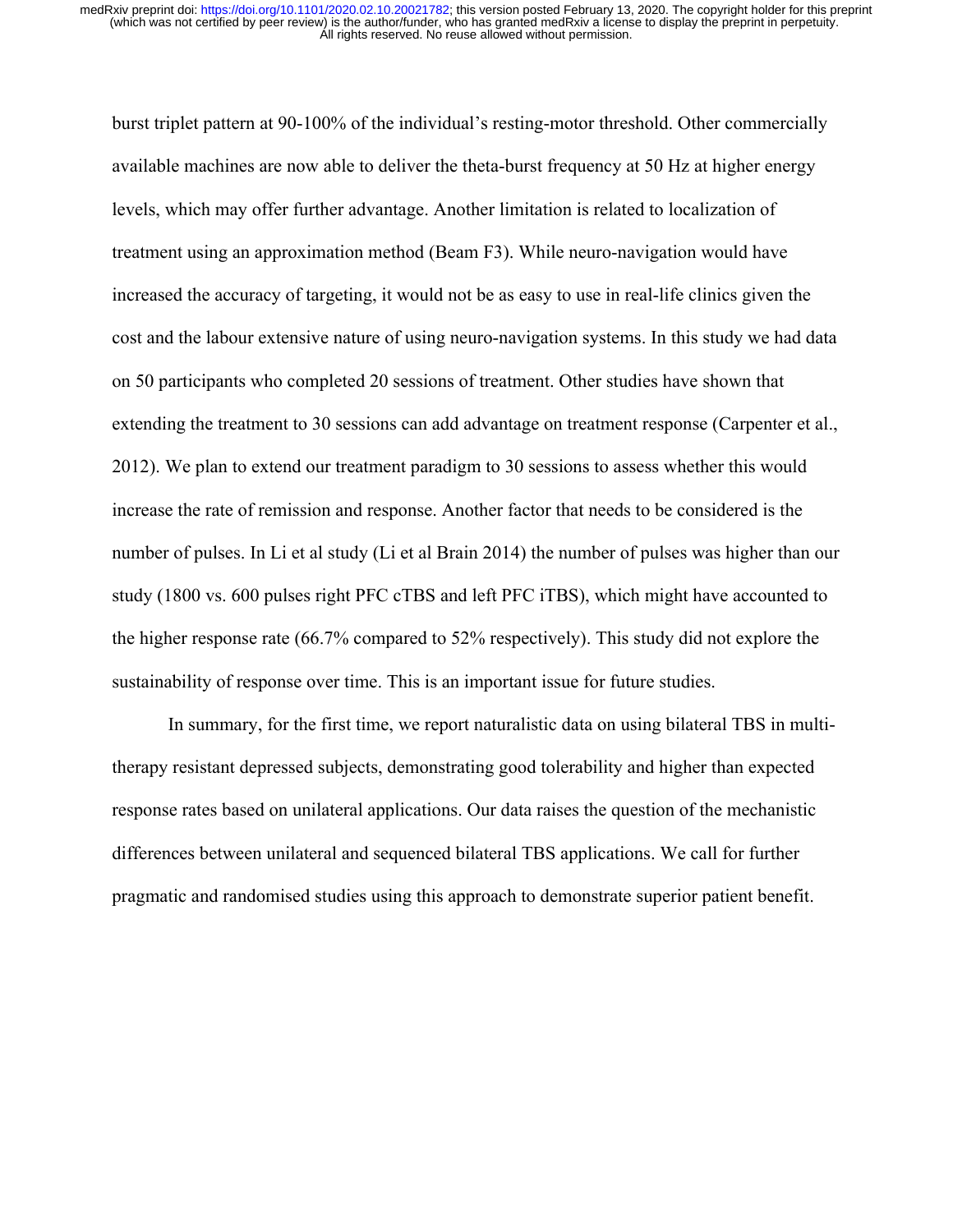#### **References**

- Berlim, M.T., McGirr, A., Rodrigues dos Santos, N., Tremblay, S., Martins, R., 2017. Efficacy of theta burst stimulation (TBS) for major depression: An exploratory meta-analysis of randomized and sham-controlled trials. J. Psychiatr. Res. 90, 102–109. https://doi.org/10.1016/j.jpsychires.2017.02.015
- Berlim, M.T., Van Den Eynde, F., Jeff Daskalakis, Z., 2013. Clinically meaningful efficacy and acceptability of low-frequency repetitive transcranial magnetic stimulation (rTMS) for treating primary major depression: A meta-analysis of randomized, double-blind and shamcontrolled trials. Neuropsychopharmacology. https://doi.org/10.1038/npp.2012.237
- Blumberger, D.M., Maller, J.J., Thomson, L., Mulsant, B.H., Rajji, T.K., Maher, M., Brown, P.E., Downar, J., Vila-Rodriguez, F., Fitzgerald, P.B., Daskalakis, Z.J., 2016. Unilateral and bilateral MRI-targeted repetitive transcranial magnetic stimulation for treatmentresistant depression: A randomized controlled study. J. Psychiatry Neurosci. 41, E58–E66. https://doi.org/10.1503/jpn.150265
- Blumberger, D.M., Mulsant, B.H., Fitzgerald, P.B., Rajji, T.K., Ravindran, A. V., Young, L.T., Levinson, A.J., Daskalakis, Z.J., 2012. A randomized double-blind sham-controlled comparison of unilateral and bilateral repetitive transcranial magnetic stimulation for treatment-resistant major depression. World J. Biol. Psychiatry 13, 423–435. https://doi.org/10.3109/15622975.2011.579163
- Cao, X., Deng, C., Su, X., Guo, Y., 2018. Response and remission rates following highfrequency vs. Low-frequency repetitive transcranial magnetic stimulation (rTMS) over right DLPFC for treating major depressive disorder (MDD): A meta-analysis of randomized, double-blind trials. Front. Psychiatry. https://doi.org/10.3389/fpsyt.2018.00413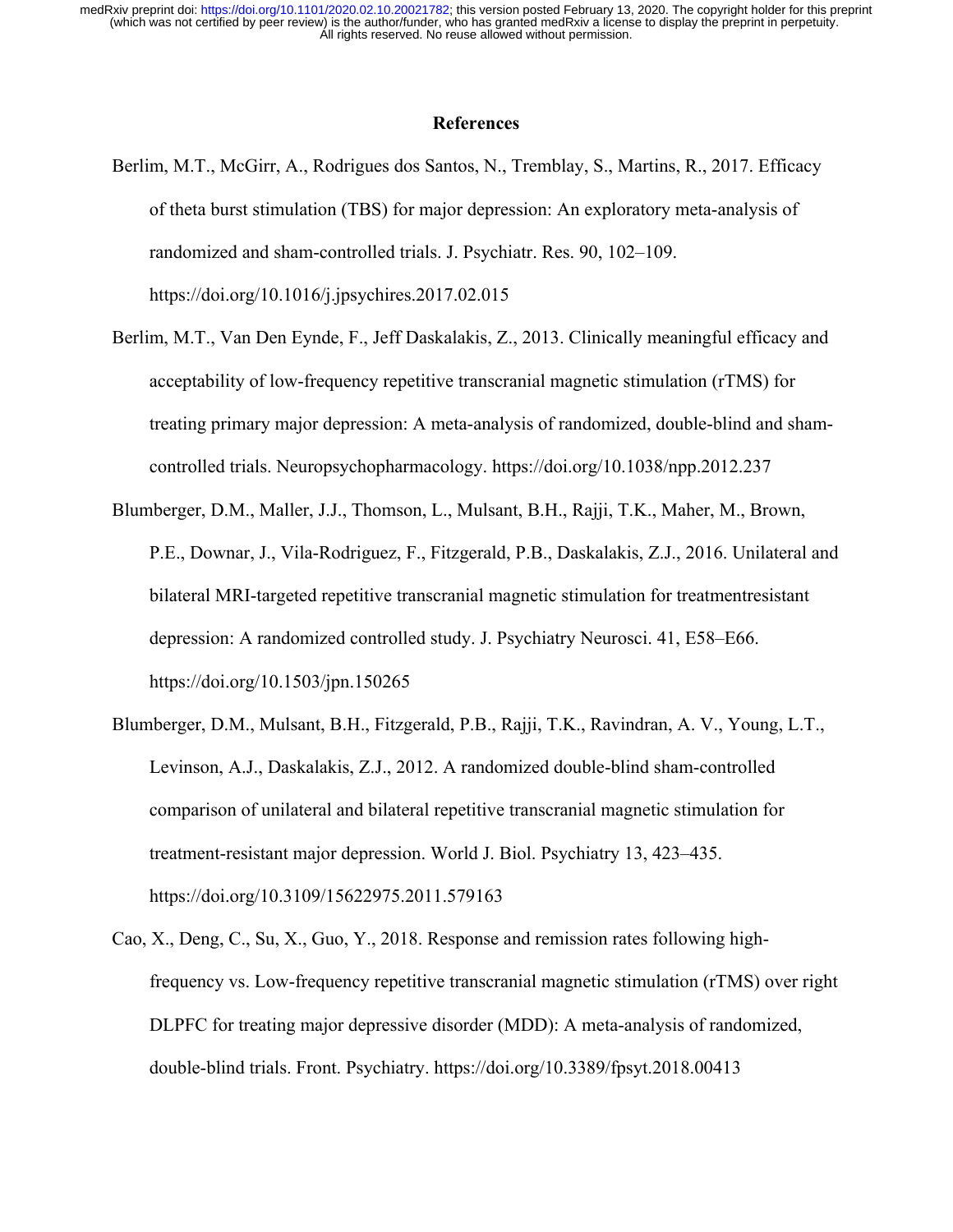- Carpenter, L.L., Janicak, P.G., Aaronson, S.T., Boyadjis, T., Brock, D.G., Cook, I.A., Dunner, D.L., Lanocha, K., Solvason, H.B., Demitrack, M.A., 2012. Transcranial magnetic stimulation (TMS) for major depression: A multisite, naturalistic, observational study of acute treatment outcomes in clinical practice. Depress. Anxiety 29, 587–596. https://doi.org/10.1002/da.21969
- Chistyakov, A. V., Rubicsek, O., Kaplan, B., Zaaroor, M., Klein, E., 2010. Safety, tolerability and preliminary evidence for antidepressant efficacy of theta-burst transcranial magnetic stimulation in patients with major depression. Int. J. Neuropsychopharmacol. 13, 387–393. https://doi.org/10.1017/S1461145710000027
- Chung, S.W., Hoy, K.E., Fitzgerald, P.B., 2015. Theta-burst stimulation: A new form of tms treatment for depression? Depress. Anxiety. https://doi.org/10.1002/da.22335
- Di Lazzaro, V., Dileone, M., Pilato, F., Capone, F., Musumeci, G., Ranieri, F., Ricci, V., Bria, P., Di Iorio, R., de Waure, C., Pasqualetti, P., Profice, P., 2011. Modulation of motor cortex neuronal networks by rTMS: comparison of local and remote effects of six different protocols of stimulation. J. Neurophysiol. 105, 2150–2156. https://doi.org/10.1152/jn.00781.2010
- Fitzgerald, P.B., Hoy, K.E., Herring, S.E., McQueen, S., Peachey, A.V.J., Segrave, R.A., Maller, J., Hall, P., Daskalakis, Z.J., 2012. A double blind randomized trial of unilateral left and bilateral prefrontal cortex transcranial magnetic stimulation in treatment resistant major depression. J. Affect. Disord. 139, 193–198. https://doi.org/10.1016/j.jad.2012.02.017
- Fitzgerald, P.B., Hoy, K.E., Singh, A., Gunewardene, R., Slack, C., Ibrahim, S., Hall, P.J., Daskalakis, Z.J., 2013. Equivalent beneficial effects of unilateral and bilateral prefrontal cortex transcranial magnetic stimulation in a large randomized trial in treatment-resistant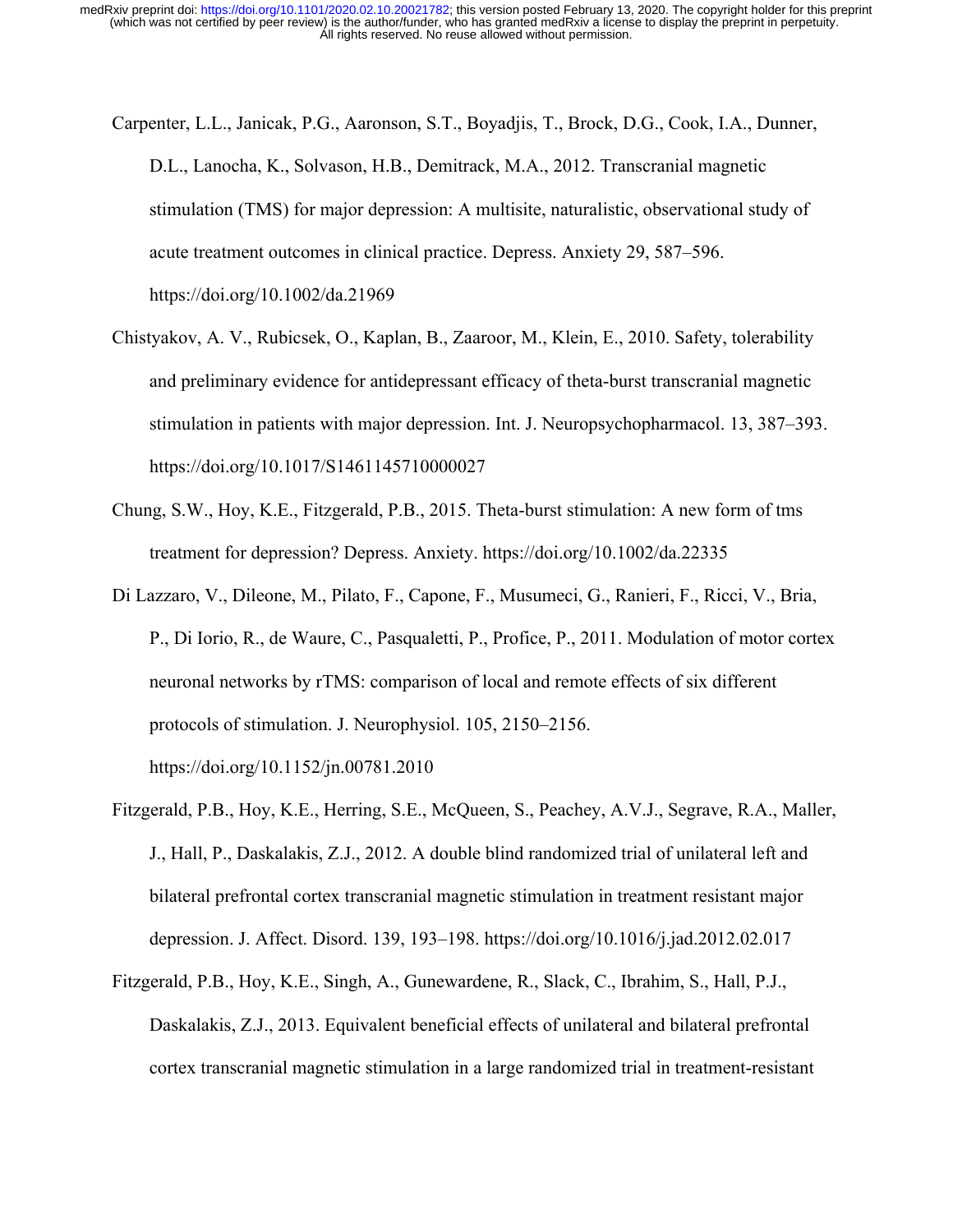major depression. Int. J. Neuropsychopharmacol. 16, 1975–1984.

https://doi.org/10.1017/S1461145713000369

- George, M.S., 2010. Transcranial magnetic stimulation for the treatment of depression. Expert Rev. Neurother. https://doi.org/10.1586/ern.10.95
- Hamilton, M., 1960. A rating scale for depression. J. Neurol. Neurosurg. Psychiatry 23, 56–62. https://doi.org/10.1136/jnnp.23.1.56
- Holzer, M., Padberg, F., 2010. Intermittent theta burst stimulation (iTBS) ameliorates therapyresistant depression: A case series. Brain Stimul. https://doi.org/10.1016/j.brs.2009.10.004
- Huang, Y.Z., Edwards, M.J., Rounis, E., Bhatia, K.P., Rothwell, J.C., 2005. Theta burst stimulation of the human motor cortex. Neuron 45, 201–206. https://doi.org/10.1016/j.neuron.2004.12.033
- Iwabuchi, S.J., Auer, D.P., Lankappa, S.T., Palaniyappan, L., 2019. Baseline effective connectivity predicts response to repetitive transcranial magnetic stimulation in patients with treatment-resistant depression. Eur. Neuropsychopharmacol. 29, 681–690. https://doi.org/10.1016/J.EURONEURO.2019.02.012
- Iwabuchi, S.J., Raschke, F., Auer, D.P., Liddle, P.F., Lankappa, S.T., Palaniyappan, L., 2017. Targeted transcranial theta-burst stimulation alters fronto-insular network and prefrontal GABA. Neuroimage 146, 395–403. https://doi.org/10.1016/j.neuroimage.2016.09.043
- Kennedy, S.H., Javanmard, M., Vaccarino, F.J., 1997. A review of functional neuroimaging in mood disorders: Positron emission tomography and depression. Can. J. Psychiatry. https://doi.org/10.1177/070674379704200502
- Leucht, S., Fennema, H., Engel, R., Kaspers-Janssen, M., Lepping, P., Szegedi, A., 2013. What does the HAMD mean? J. Affect. Disord. 148, 243–248.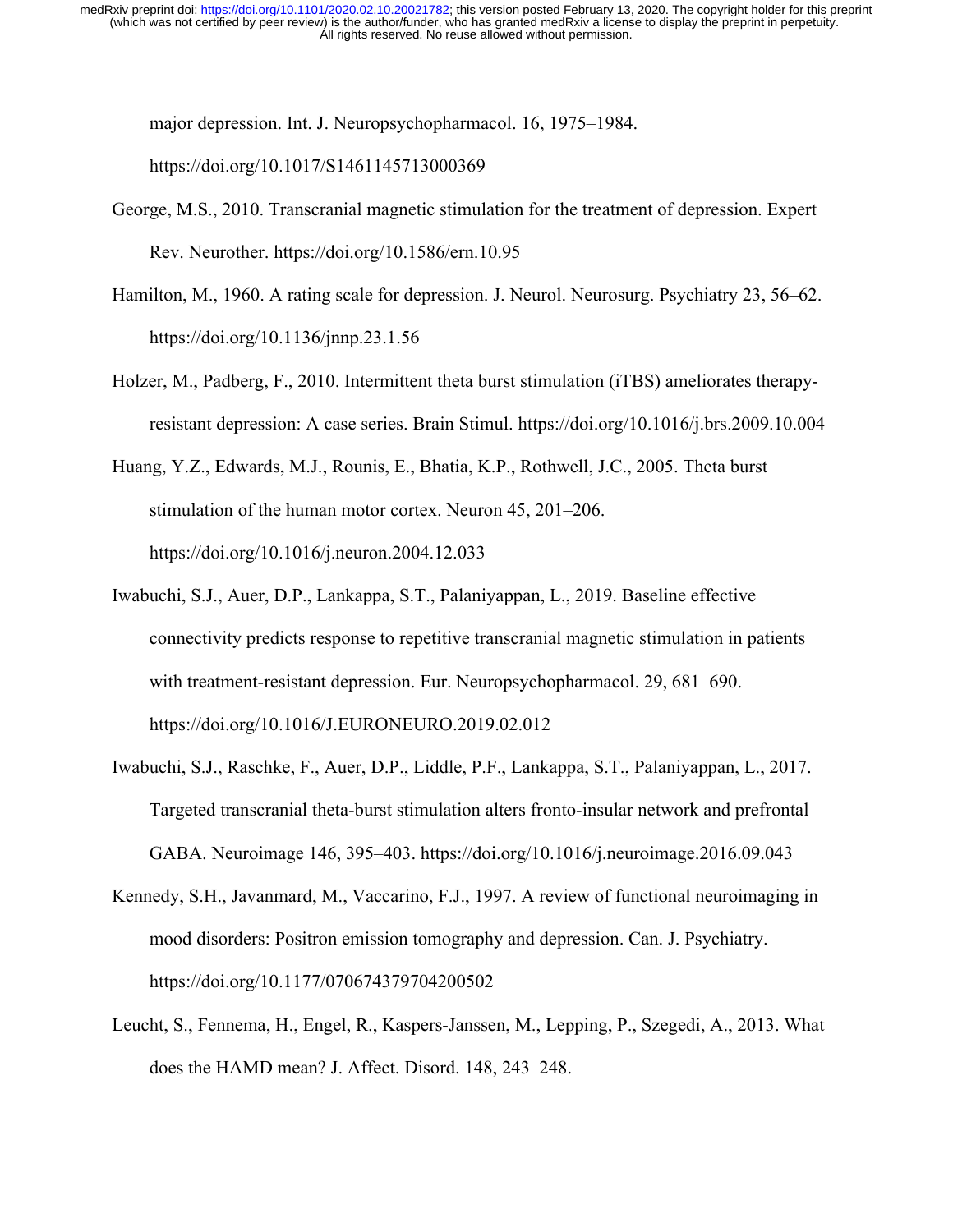https://doi.org/10.1016/j.jad.2012.12.001

- Li, C.-T., Chen, M.-H., Juan, C.-H., Liu, R.-S., Lin, W.-C., Bai, Y.-M., Su, T.-P., 2018. Effects of prefrontal theta-burst stimulation on brain function in treatment-resistant depression: A randomized sham-controlled neuroimaging study. Brain Stimul. 11, 1054–1062. https://doi.org/10.1016/J.BRS.2018.04.014
- Li, C.T., Chen, M.H., Juan, C.H., Huang, H.H., Chen, L.F., Hsieh, J.C., Tu, P.C., Bai, Y.M., Tsai, S.J., Lee, Y.C., Su, T.P., 2014. Efficacy of prefrontal theta-burst stimulation in refractory depression: A randomized sham-controlled study. Brain 137, 2088–2098. https://doi.org/10.1093/brain/awu109
- Loo, C.K., Mitchell, P.B., Croker, V.M., Malhi, G.S., Wen, W., Gandevia, S.C., Sachdev, P.S., 2003. Double-blind controlled investigation of bilateral prefrontal transcranial magnetic stimulation for the treatment of resistant major depression. Psychol. Med. 33, 33–40.
- McAllister-Williams, R.H., Christmas, D.M.B., Cleare, A.J., Currie, A., Gledhill, J., Insole, L., Malizia, A.L., McGeever, M., Morriss, R., Robinson, L.J., Scott, M., Stokes, P.R.A., Talbot, P.S., Young, A.H., 2018. Multiple-therapy-resistant major depressive disorder: a clinically important concept. Br. J. Psychiatry 212, 274–278. https://doi.org/10.1192/bjp.2017.33
- Milev, R. V, Giacobbe, P., Kennedy, S.H., Blumberger, D.M., Daskalakis, Z.J., Downar, J., Modirrousta, M., Patry, S., Vila-Rodriguez, F., Lam, R.W., MacQueen, G.M., Parikh, S. V, Ravindran, A. V, 2016. Canadian Network for Mood and Anxiety Treatments (CANMAT) 2016 clinical guidelines for the management of adults with major depressive disorder: Section 4. Neurostimulation treatments. Can. J. Psychiatry. https://doi.org/10.1177/0706743716660033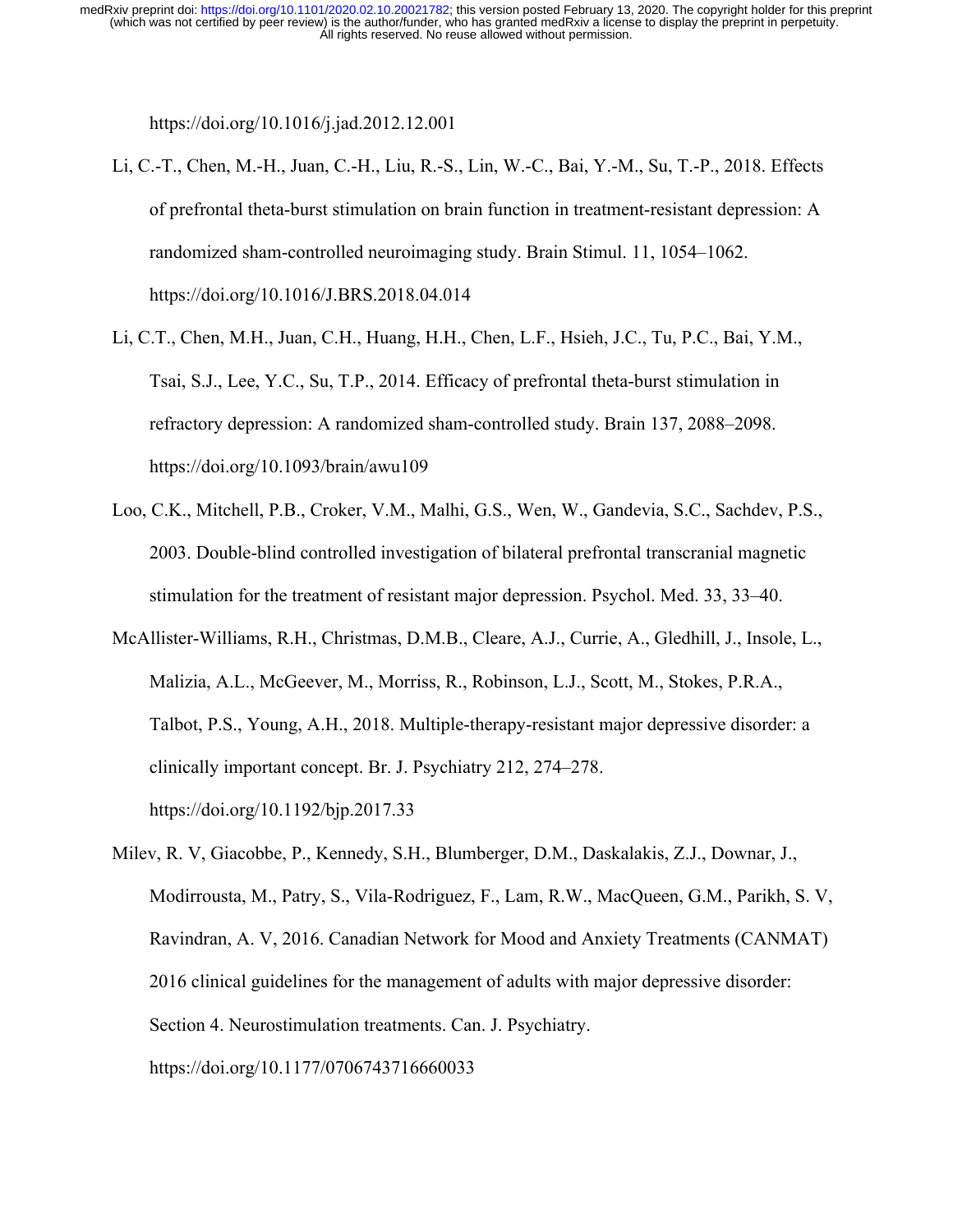- Pallanti, S., Bernardi, S., Di Rollo, A., Antonini, S., Quercioli, L., 2010. Unilateral low frequency versus sequential bilateral repetitive transcranial magnetic stimulation: Is simpler better for treatment of resistant depression? Neuroscience 167, 323–328. https://doi.org/10.1016/j.neuroscience.2010.01.063
- Plewnia, C., Pasqualetti, P., Große, S., Schlipf, S., Wasserka, B., Zwissler, B., Fallgatter, A., 2014. Treatment of major depression with bilateral theta burst stimulation: A randomized controlled pilot trial. J. Affect. Disord. 156, 219–223. https://doi.org/10.1016/j.jad.2013.12.025
- Prasser, J., Schecklmann, M., Poeppl, T.B., Frank, E., Kreuzer, P.M., Hajak, G., Rupprecht, R., Landgrebe, M., Langguth, B., 2015. Bilateral prefrontal rTMS and theta burst TMS as an add-on treatment for depression: A randomized placebo controlled trial. World J. Biol. Psychiatry 16, 57–65. https://doi.org/10.3109/15622975.2014.964768
- Spitzer, R.L., Kroenke, K., Williams, J.B.W., 1999. Validation and utility of a self-report version of PRIME-MD: The PHQ Primary Care Study. J. Am. Med. Assoc. 282, 1737–1744. https://doi.org/10.1001/jama.282.18.1737
- Spitzer, R.L., Kroenke, K., Williams, J.B.W., Löwe, B., 2006. A brief measure for assessing generalized anxiety disorder: The GAD-7. Arch. Intern. Med. 166, 1092–1097. https://doi.org/10.1001/archinte.166.10.1092
- Suppa, A., Huang, Y.Z., Funke, K., Ridding, M.C., Cheeran, B., Di Lazzaro, V., Ziemann, U., Rothwell, J.C., 2016. Ten Years of Theta Burst Stimulation in Humans: Established Knowledge, Unknowns and Prospects. Brain Stimul. https://doi.org/10.1016/j.brs.2016.01.006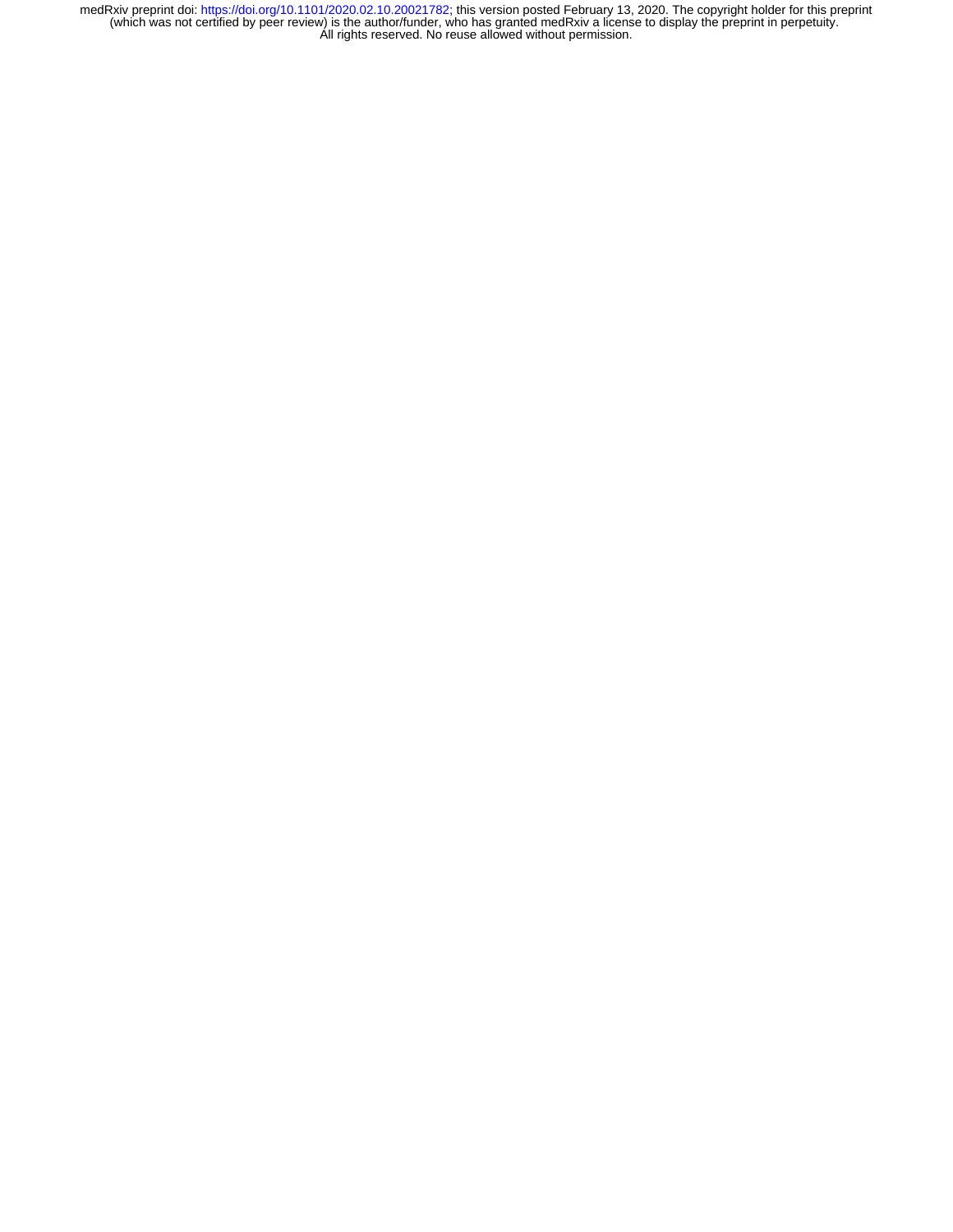Figure 1: Participant scores on the HAMD-17, PHQ-9, and GAD-7 before and after 20



treatments of bilateral sequential theta burst stimulation.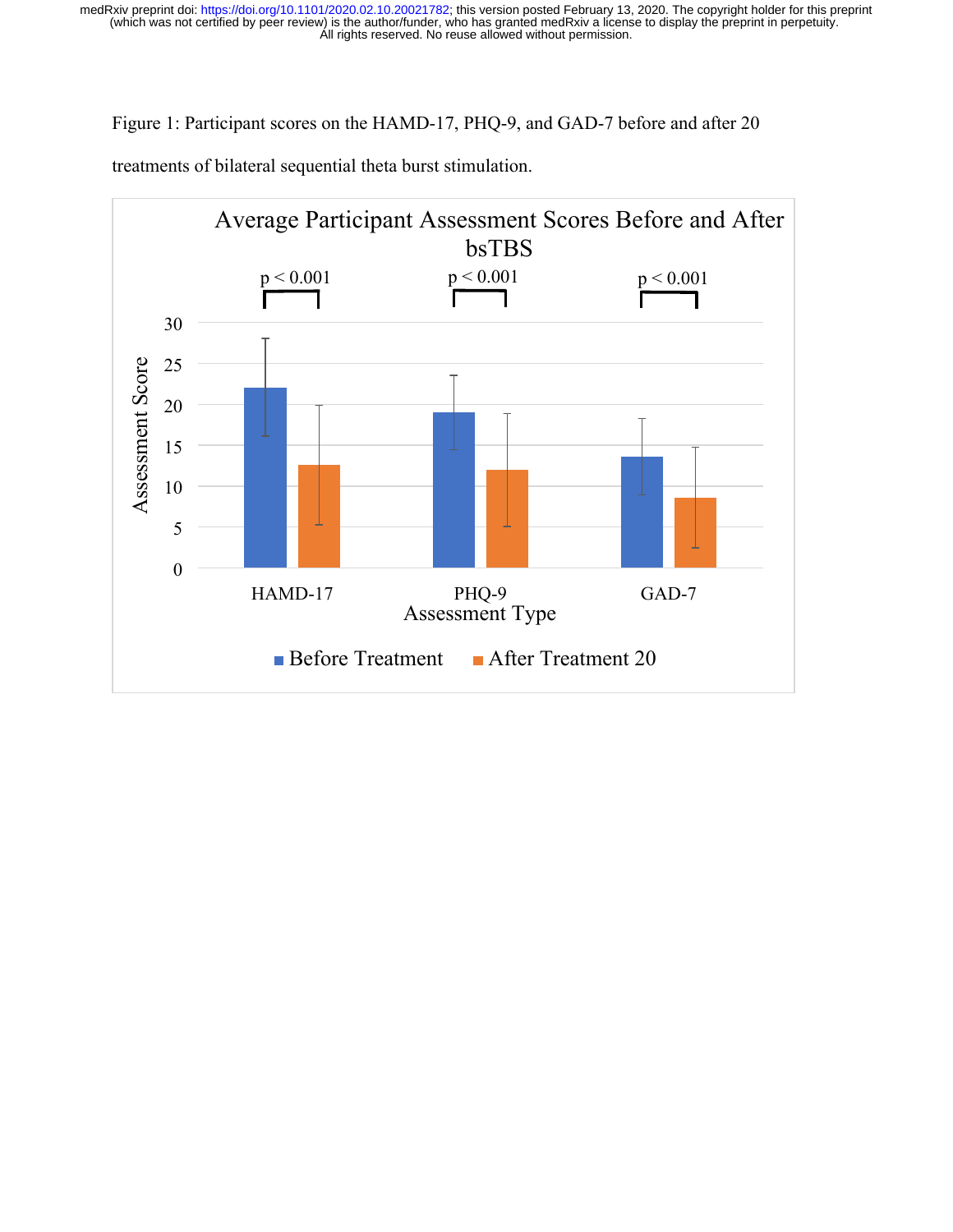Table 1: Adverse events experienced in the course of 20 treatments of bilateral sequential theta burst stimulation.

| <b>Adverse Events (Over 20 Treatments)</b> | Percent<br>Endorsement<br>(% of n = 46) | <b>Average Frequency if</b><br>Endorsed $(%$ $*$ 1 SD) |
|--------------------------------------------|-----------------------------------------|--------------------------------------------------------|
| <b>Muscle Contractions</b>                 | 100.00                                  | $94.67 \pm 14.08$                                      |
| Mild Pain or Discomfort                    | 76.09                                   | $68.29 \pm 35.29$                                      |
| Post-Tx Diastolic BP Drop (>10mmHg)        | 67.39                                   | $10.97 \pm 7.00$                                       |
| Post-Tx (Only) Headache                    | 56.52                                   | $21.54 \pm 27.01$                                      |
| Post-Tx Diastolic BP Rise (>10mmHg)        | 47.83                                   | $9.55 \pm 6.53$                                        |
| Post-Tx Systolic BP Drop (>10mmHg)         | 34.78                                   | $6.88 \pm 4.43$                                        |
| <b>Scalp Irritation</b>                    | 26.09                                   | $78.75 \pm 30.61$                                      |
| Post-Tx Heart Rate Drop (>15bpm)           | 21.74                                   | $6.50 \pm 3.37$                                        |
| Post-Tx Heart Rate Rise (>15bmp)           | 6.52                                    | $8.33 \pm 5.77$                                        |
| Post-Tx Systolic BP Drop (>10mmHg)         | 6.52                                    | $6.67 \pm 2.89$                                        |
| Syncope                                    | 4.35 ( $n = 2$ )                        | $5.00 (n = 2)$                                         |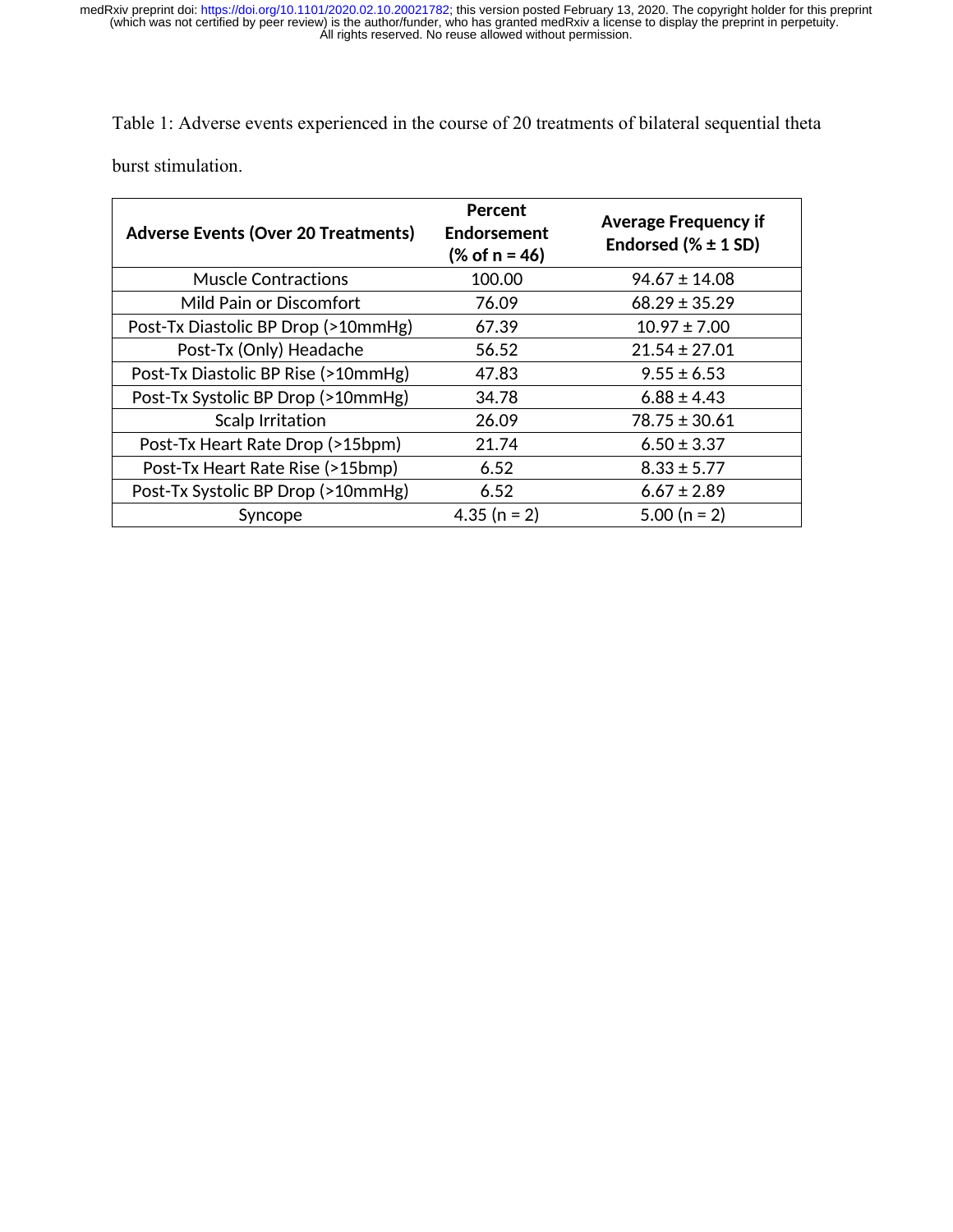## **Conflict of Interest**

Dr. Amer M. Burhan reports personal fees from Janssen Canada for serving on the advisory board for Es-ketamine post trials in TRD and personal fee for providing consultancy to Antheneum medical survey company.

Dr. Lena Palaniyappan reports personal fees from Otsuka Canada, SPMM Course Limited, UK, Canadian Psychiatric Association; book royalties from Oxford University Press; investigator-initiated educational grants from Janssen Canada, Sunovion and Otsuka Canada outside the submitted work. No other authors have conflicts of interest to report.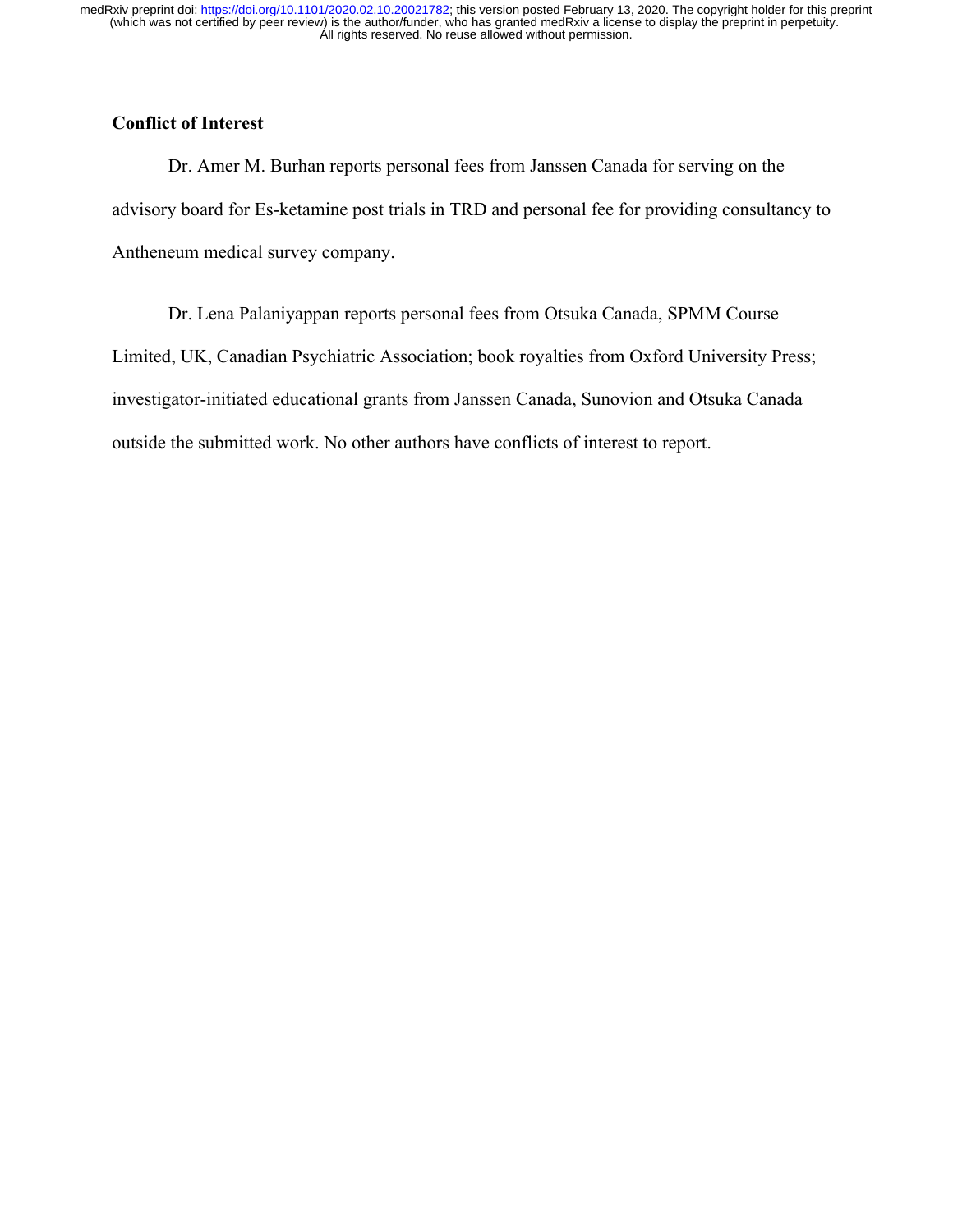## **Acknowledgments:**

Joanne Eedy (clinician in the Therapeutic Brain Stimulation Clinic) for supporting the

assessment of patients.

Vanessa Eedy (research volunteer) for helping in retrieving charts for the study

Jennifer Speziale and Krista Harloff (Director and manager of the clinic) for supporting chart

retrieval cost (in-kind)